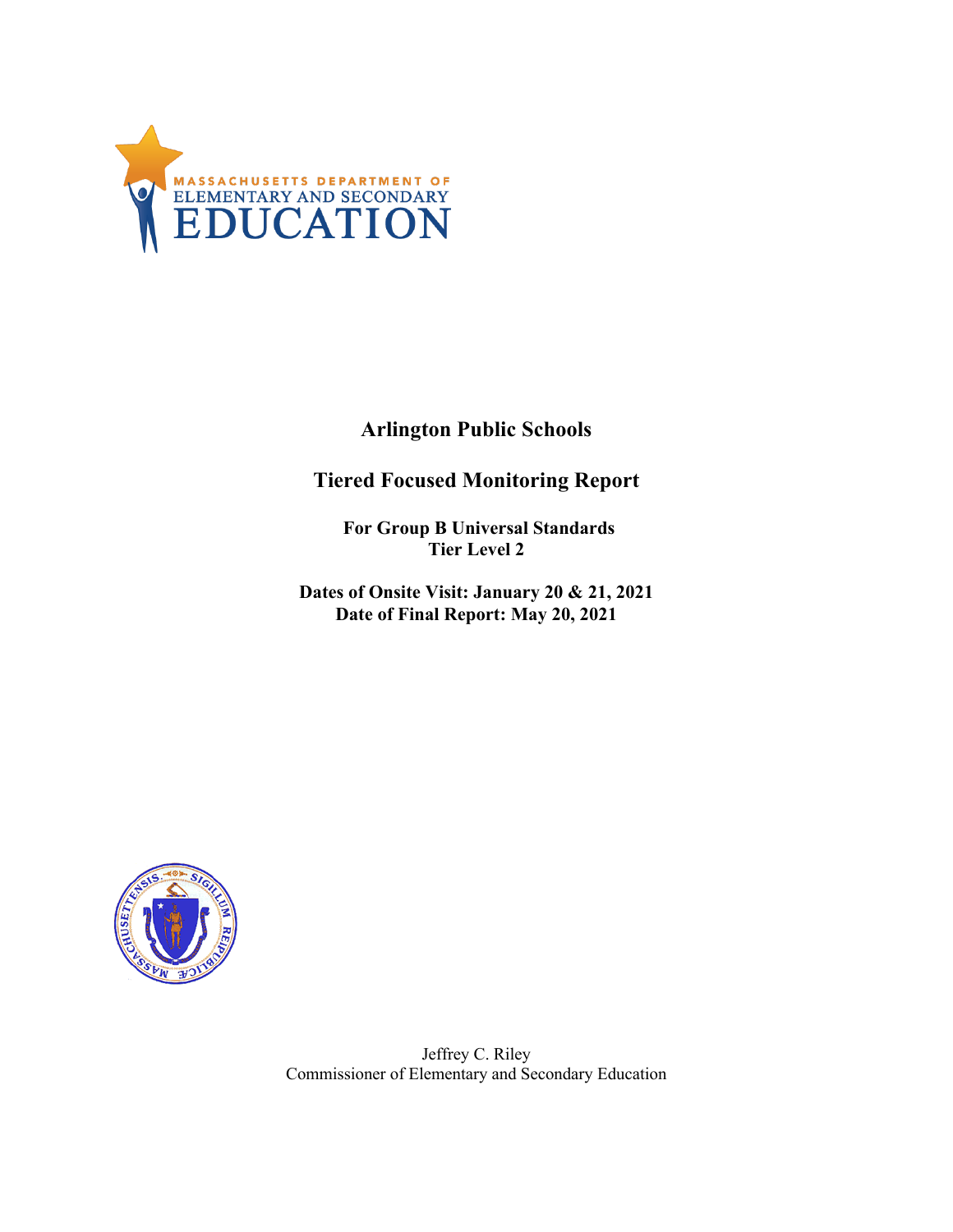During the 2020-2021 school year, Arlington Public Schools participated in a Tiered Focused Monitoring Focused Monitoring Review is to monitor compliance with regulatory requirements focusing on special education and civil rights. Review conducted by the Department's Office of Public School Monitoring. The purpose of the Tiered

 Districts and charter schools are reviewed every three years through Tiered Focused Monitoring. This review process emphasizes elements most tied to student outcomes, and alternates the focus of each review on either Group A Universal Standards or Group B Universal Standards.

Group A Universal Standards address:

- Student identification
- IEP development
- Programming and support services
- Equal opportunity

Group B Universal Standards address:

- Licensure and professional development
- Parent/student/community engagement
- Facilities and classroom observations
- Oversight
- Time and learning
- Equal access

 In addition, the Department has reserved a specific set of criteria, collectively known as Targeted Standards, employed when LEA or school-level risk assessment data indicate that there is a potential issue. Identified Targeted Standards are assessed in addition to the Universal Standards.

Universal Standards and Targeted Standards are aligned with the following regulations:

Special Education (SE)

 the federal regulations promulgated under that Act at 34 CFR Part 300; M.G.L. c. 71B, and the Massachusetts Board of Education's Special Education regulations (603 CMR 28.00), as amended effective March 1, 2007. • Selected requirements from the federal Individuals with Disabilities Education Act (IDEA-2004);

Civil Rights Methods of Administration and Other General Education Requirements (CR)

- c. 76, Section 5 as amended by Chapter 199 of the Acts of 2011 and M.G.L. c. 269 §§ 17 through • Selected federal civil rights requirements, including requirements under Title VI of the Civil Rights Act of 1964; the Equal Educational Opportunities Act of 1974; Title IX of the Education Amendments of 1972; Section 504 of the Rehabilitation Act of 1973, and Title II of the Americans with Disabilities Act of 1990, together with selected state requirements under M.G.L. 19;
- • Selected requirements from the Massachusetts Board of Education's Physical Restraint regulations (603 CMR 46.00);
- • Selected requirements from the Massachusetts Board of Education's Student Learning Time regulations (603 CMR 27.00); and
- Various requirements under other federal and state laws.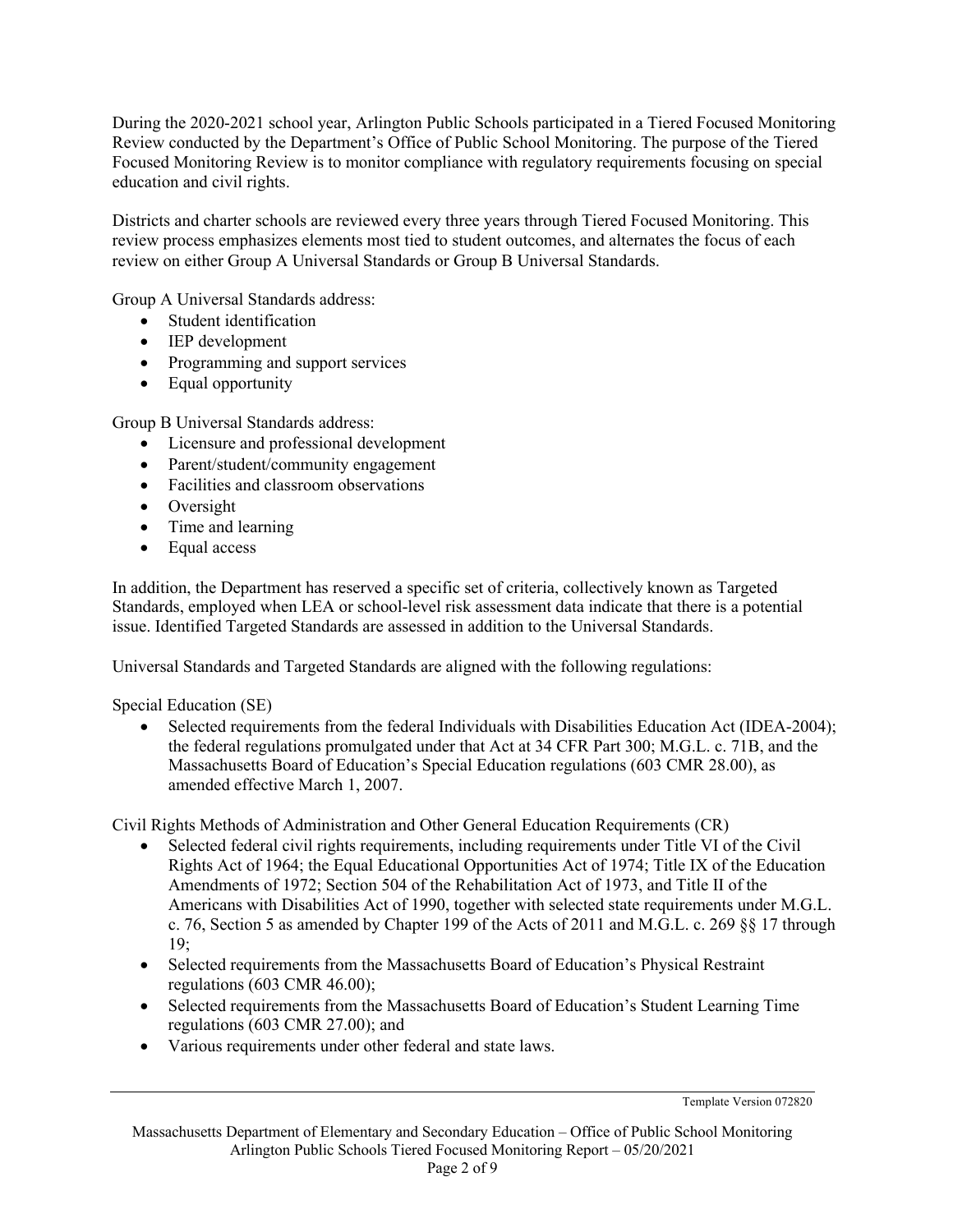Tiered Focused Monitoring allows for differentiated monitoring based on a district/charter school's level of need, the Tiers are defined as follows:

LEAs in Tiers 1 and 2 have been determined to have no or low risk:

- Tier 1/Self-Directed Improvement: Data points indicate no concern on compliance and performance outcomes – meets requirements.
- outcomes low risk. • Tier 2/Directed Improvement: No demonstrated risk in areas with close link to student

LEAs in Tiers 3 and 4 have demonstrated greater risk:

- • Tier 3/Corrective Action: Areas of concern include both compliance and student outcomes – moderate risk.
- • Tier 4/Cross-unit Support and Corrective Action: Areas of concern have profound effect on student outcomes and ongoing compliance – high risk.

The phases of Tiered Focused Monitoring for Arlington Public Schools included:

Self-Assessment Phase:

- • The district reviewed special education and civil rights documentation for required elements including document uploads.
- Upon completion, the district's self-assessment was submitted to the Department for review.

On-site Verification Phase:

- Review of additional documents for special education and civil rights.
- Surveys of parents of students with disabilities: Parents of students with disabilities were sent a survey to solicit information regarding their experiences with the district's implementation of special education programs, related services, and procedural requirements.
- Interviews of staff consistent with those criteria selected for onsite verification.
- • Interviews of parent advisory council (PAC) representatives and other telephone interviews, as requested, by other parents or members of the general public.
- • Observations of classrooms and other facilities: The onsite team visited a sample of classrooms and school facilities used in the delivery of programs and services to determine general levels of compliance with program requirements.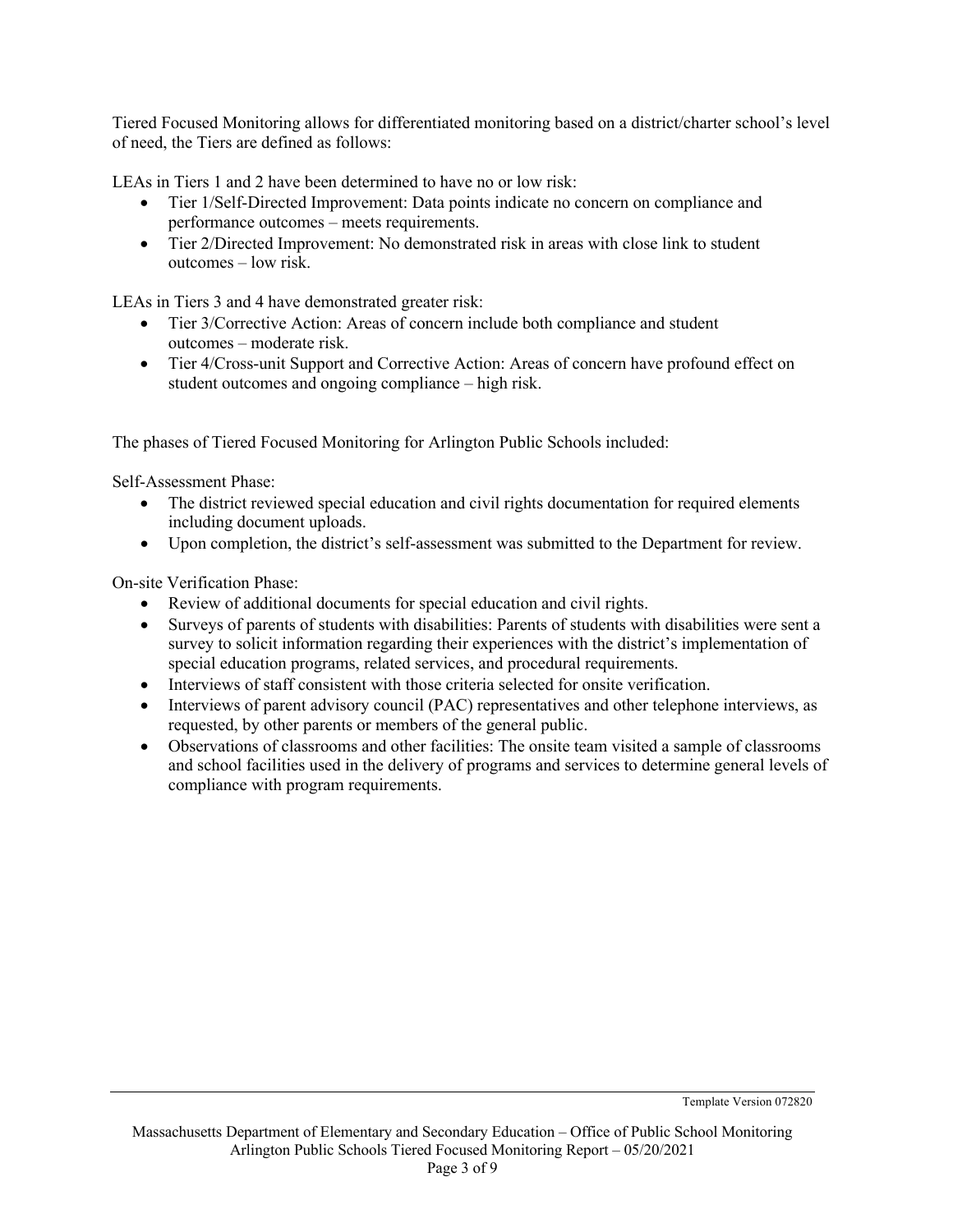#### **Report: For Tier 1 & 2 Tiered Focused Monitoring Reviews**

 onsite chairperson forwards to the superintendent or charter school leader the findings from the Tiered outlines an action plan, identifies the success metric, describes the measurement mechanism and provides Districts and charter schools are expected to incorporate the CIMP actions into their district and school improvement plans, including their professional development plans. Following the onsite visit, the onsite team holds an informal exit meeting to summarize its comments for the superintendent or charter school leader. Within approximately 20 business days of the onsite visit, the Focused Monitoring Review. All districts/charter schools in Tiers 1 and 2, as part of the reporting process, then develop a Continuous Improvement and Monitoring Plan (CIMP) for any criteria receiving a rating of "Partially Implemented," "Not Implemented," and "Implementation in Progress." The CIMP a completion timeframe to bring those areas into compliance with the controlling statute or regulation.

Template Version 072820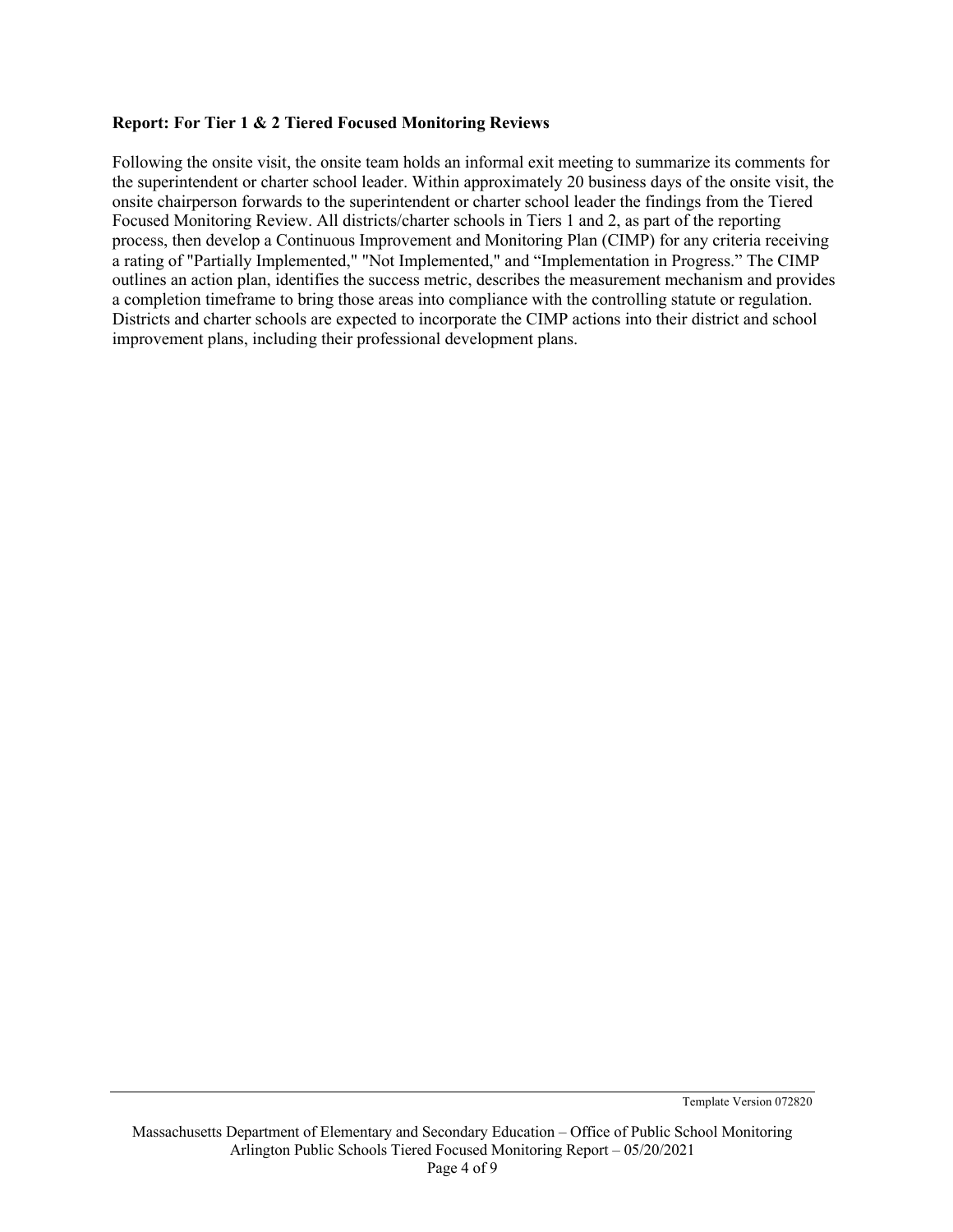#### **DEFINITION OF COMPLIANCE RATINGS**

| Commendable                       | Any requirement or aspect of a requirement<br>implemented in an exemplary manner significantly<br>beyond the requirements of law or regulation.                                                                                                                                                                                                                                              |
|-----------------------------------|----------------------------------------------------------------------------------------------------------------------------------------------------------------------------------------------------------------------------------------------------------------------------------------------------------------------------------------------------------------------------------------------|
| Implemented                       | The requirement is substantially met in all important<br>aspects.                                                                                                                                                                                                                                                                                                                            |
| <b>Implementation in Progress</b> | This rating is used for criteria containing new or<br>updated legal requirements and means that the district<br>has implemented any old requirements contained in the<br>criterion and is training staff or beginning to implement<br>the new requirements in such a way that the onsite team<br>anticipates that the new requirements will be<br>implemented by the end of the school year. |
| <b>Partially Implemented</b>      | The requirement, in one or several important aspects, is<br>not entirely met.                                                                                                                                                                                                                                                                                                                |
| <b>Not Implemented</b>            | The requirement is totally or substantially not met.                                                                                                                                                                                                                                                                                                                                         |
| <b>Not Applicable</b>             | The requirement does not apply to the school district or<br>charter school.                                                                                                                                                                                                                                                                                                                  |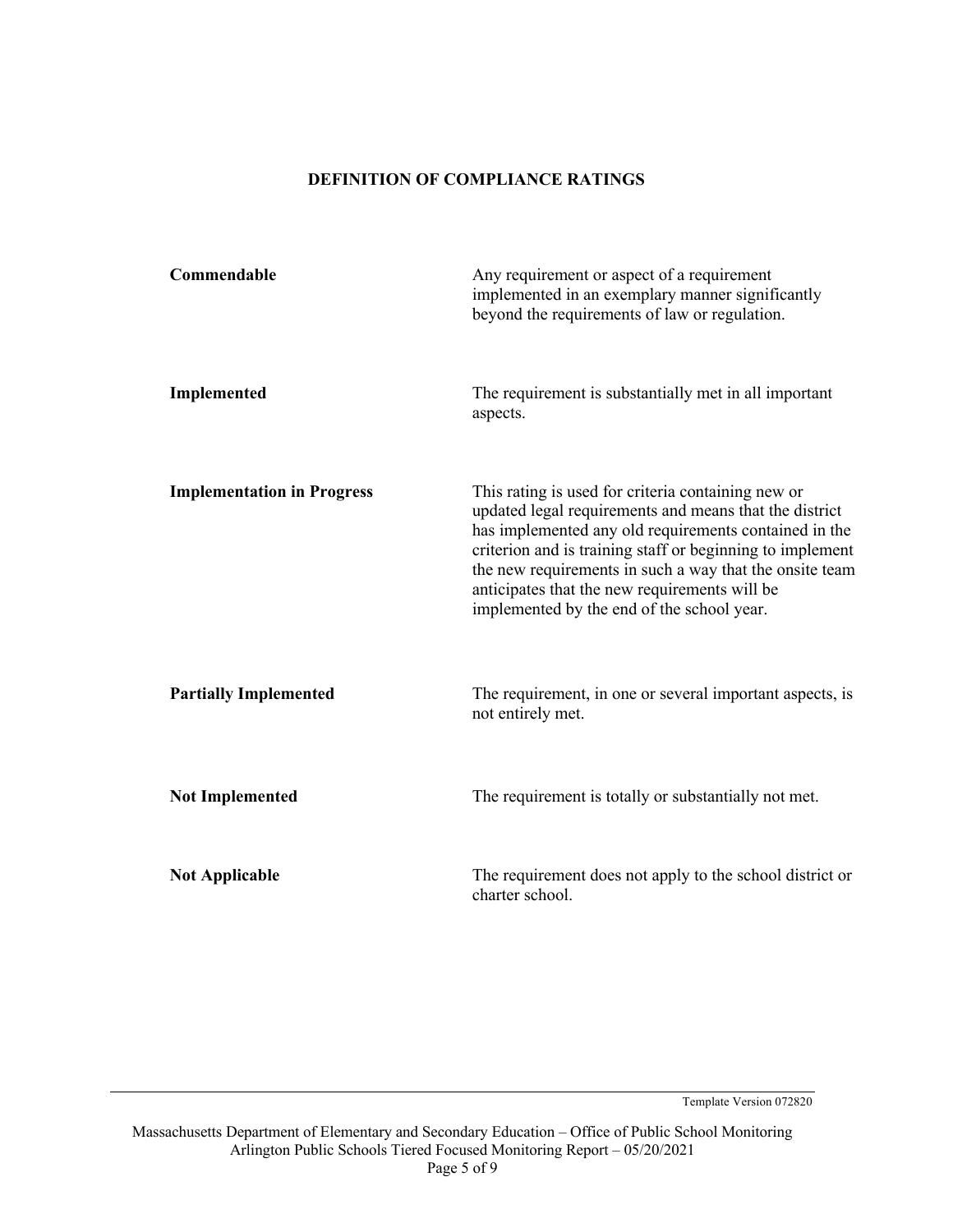# **Arlington Public Schools**

|                                                                  | <b>Universal Standards</b><br><b>Special Education</b>                                | <b>Universal Standards</b><br><b>Civil Rights and</b><br><b>Other General</b><br><b>Education</b><br><b>Requirements</b> |
|------------------------------------------------------------------|---------------------------------------------------------------------------------------|--------------------------------------------------------------------------------------------------------------------------|
| <b>IMPLEMENTED</b>                                               | SE 15, SE 32, SE 35,<br>SE 36, SE 50, SE 51,<br>SE 52, SE 52A, SE 54,<br>SE 55, SE 56 | CR 3, CR 7, CR 7A,<br>CR 7B, CR 7C, CR<br>10B, CR 10C, CR 12A,<br>CR 16, CR 20, CR 21,<br>CR 22, CR 23, CR 24,<br>CR 25  |
| <b>PARTIALLY</b><br><b>IMPLEMENTED</b><br><b>NOT IMPLEMENTED</b> |                                                                                       | CR 10A, CR 17A                                                                                                           |
| OT APPLICABLE                                                    |                                                                                       |                                                                                                                          |

## **SUMMARY OF COMPLIANCE CRITERIA RATINGS**

 The review instruments, that include the regulatory requirements specific to the special education and civil rights criteria referenced in the table above, can be found at <www.doe.mass.edu/psm/resources/default.html>.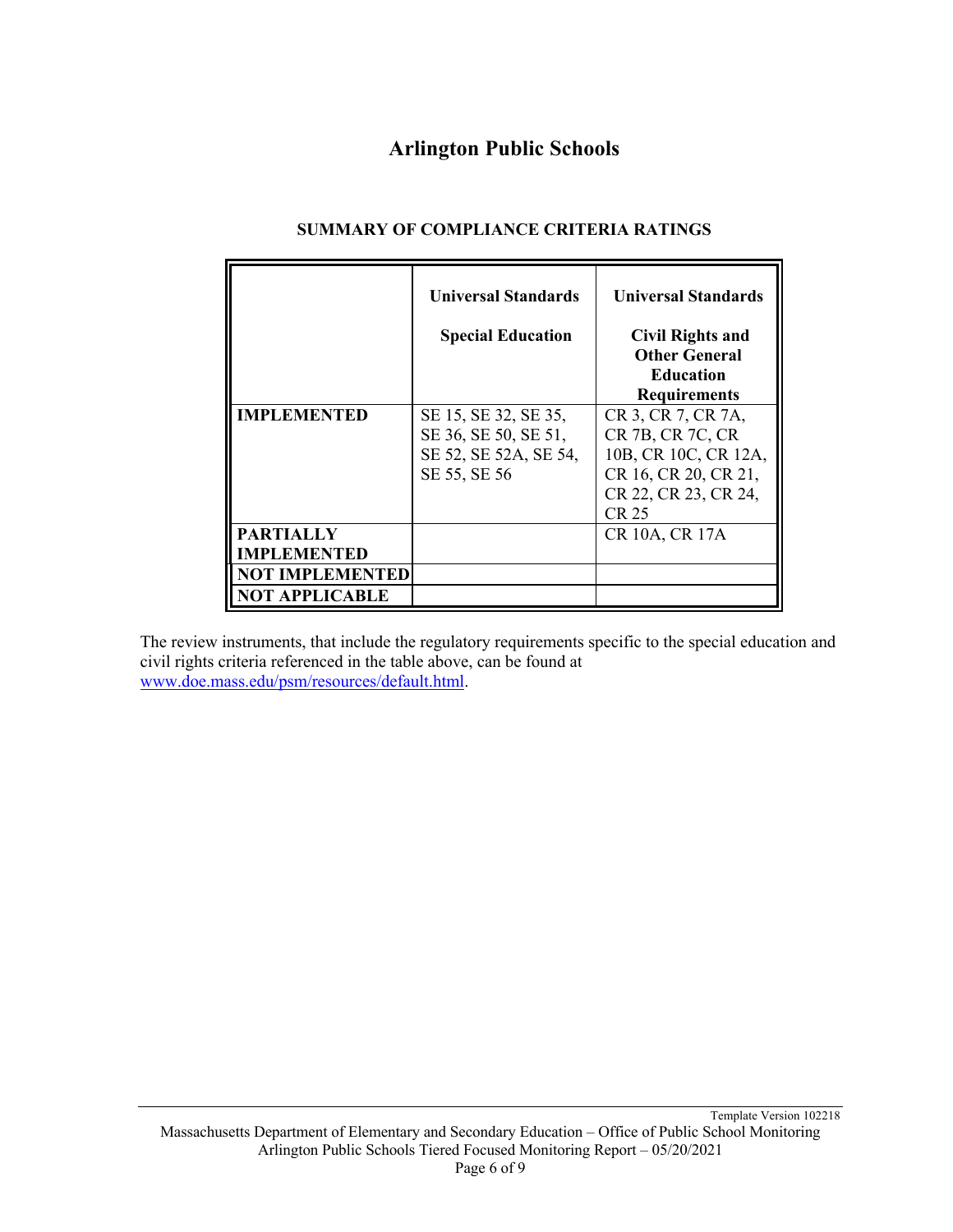**Improvement Area 1**

**Criterion:** CR 10A - Student handbooks and codes of conduct

**Rating:** Partially Implemented

 **Description of Current Issue:** A review of documents indicated that the district's code of conduct procedures assuring due process in disciplinary proceedings do not contain all required components. Specifically, disciplinary procedures do not include the following:

 - Procedures to ensure academic progress for students on short- or long-term suspension or emergency removal (School-wide Education Service Plan);

 - The right for students who are suspended long-term to appeal the principal's decision to the superintendent; and

- The principal's obligation to provide, in writing, the student's hearing rights and the parent's opportunity to participate in the hearing, prior to the student's short-term suspension.

 **LEA Outcome:** Arlington Public Schools will ensure the district's code of conduct procedures assuring due process in disciplinary proceedings contain all required components. Specifically, disciplinary procedures will include the following:

 - Procedures to ensure academic progress for students on short- or long-term suspension or emergency removal (School-wide Education Service Plan);

 - The right for students who are suspended long-term to appeal the principal's decision to the superintendent; and

 - The principal's obligation to provide, in writing, the student's hearing rights and the parent's opportunity to participate in the hearing, prior to the student's short-term suspension.

#### **Action Plan:**

By June 25, 2021, Arlington Public Schools will submit its revised disciplinary procedures.

 By September 24, 2021, Arlington Public Schools will supply a link to its student handbooks on the district's website, along with page numbers aligning with the revised disciplinary procedures.

 By September 24, 2021, Arlington Public Schools will submit training materials and signed attendance sheets for building administrators on its revised discipline procedures.

 **Success Metric:** By the start of the 2021-22 school year, Arlington Public Schools will have code of conduct procedures in place that provide due process in disciplinary proceedings.

Evidence:

 \* Procedures ensuring academic progress for students on short- or long-term suspension or emergency removal (School-wide Education Service Plan);

 \* Procedures stating the right for students who are suspended long-term to appeal the principal's decision to the superintendent;

 \* Procedures stating a principal's obligation to provide, in writing, the student's hearing rights and the parent's opportunity to participate in the hearing, prior to the student's short-term suspension;

\* Link to posted 2021-22 handbook with updated procedures; and

\* Signed training attendance sheet and materials.

 review and update the student handbooks to ensure the district's code of conduct procedures provide **Measurement Mechanism:** Continuing after the completion deadline: The district will annually due process in disciplinary proceedings.

**Completion Timeframe:** 09/24/2021

 Massachusetts Department of Elementary and Secondary Education – Office of Public School Monitoring Arlington Public Schools Tiered Focused Monitoring Report – 05/20/2021 Template Version 102218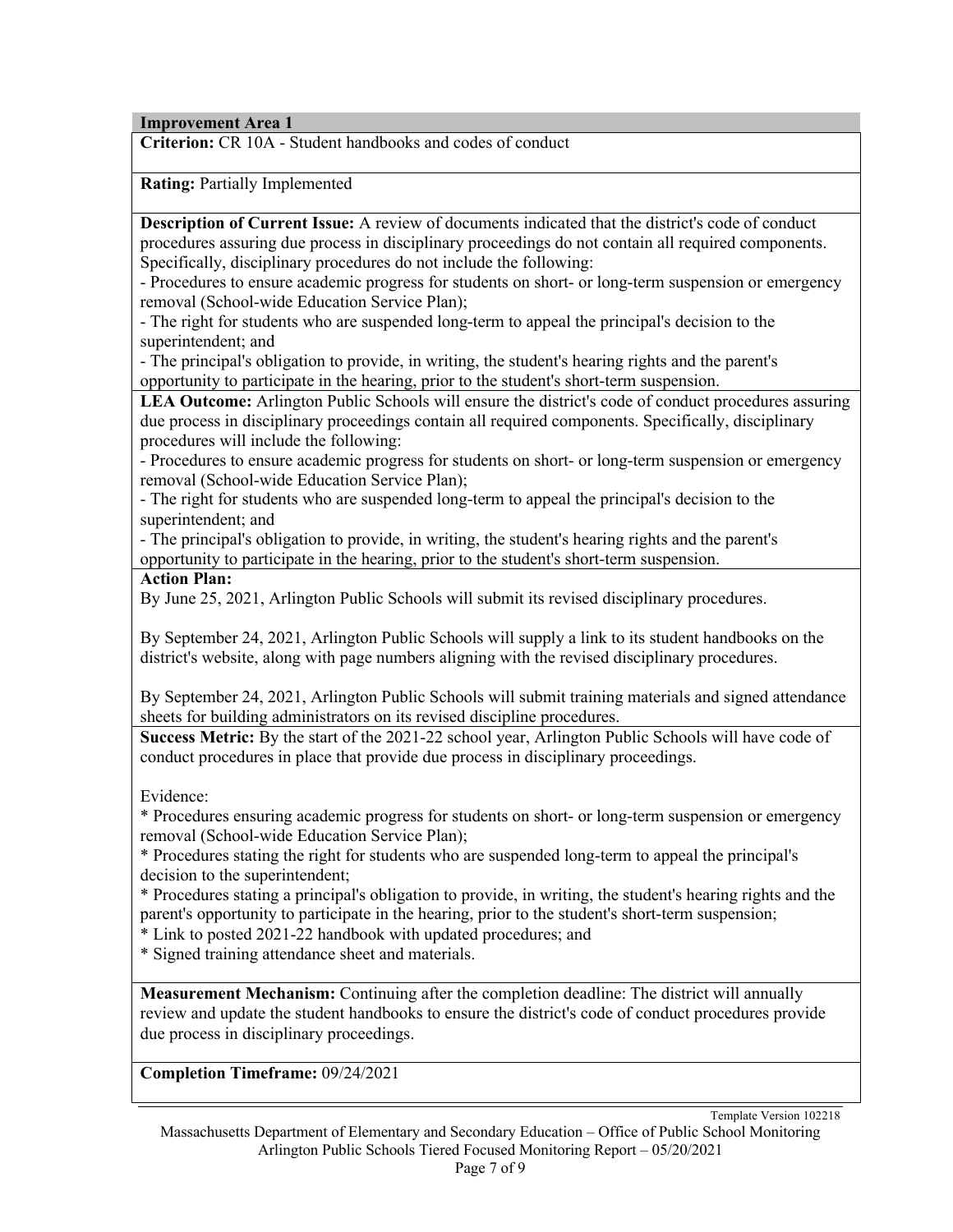**Improvement Area 2**

 **Criterion:** CR 17A - Use of physical restraint on any student enrolled in a publicly-funded education program

**Rating:** Partially Implemented

 **Description of Current Issue:** A review of documents and administrative interviews indicated that the following required restraint prevention and behavior support procedures are not made available in hard copy or on the district website for parents of enrolled students:

- Appropriate responses to student behavior that may require immediate intervention;

- Descriptions and explanations of alternatives to physical restraint, as well as the district's method of physical restraint for use in emergency situations;

- Descriptions of the district's training and procedures to comply with reporting requirements,

including, but not limited to, making reasonable efforts to orally notify a parent of the use of restraint within 24 hours of the event;

- Procedures for receiving and investigating complaints; and

- A process for obtaining principal approval for a time out exceeding 30 minutes.

 procedures are available in hard copy or on the district website for parents of enrolled students and **LEA Outcome:** Arlington Public Schools will ensure that restraint prevention and behavior support encompass the following elements:

- Appropriate responses to student behavior that may require immediate intervention;

- Descriptions and explanations of alternatives to physical restraint, as well as the district's method of physical restraint for use in emergency situations;

- Descriptions of the district's training and procedures to comply with reporting requirements,

 within 24 hours of the event; including, but not limited to, making reasonable efforts to orally notify a parent of the use of restraint

- Procedures for receiving and investigating complaints; and

- A process for obtaining principal approval for a time out exceeding 30 minutes.

## **Action Plan:**

 By June 25, 2021, Arlington Public Schools will submit its restraint prevention and behavior support procedures.

 By June 25, 2021, Arlington Public Schools will submit its plans for disseminating/sharing restraint prevention and behavior support procedures.

 By September 24, 2021, Arlington Public Schools will supply a link to its student handbooks on the procedures. district's website, along with page numbers aligning with the restraint prevention and behavior support

 By September 24, 2021, Arlington Public Schools will supply a link to its restraint prevention and behavior support procedures on the district's website, separate from the student handbooks.

 **Success Metric:** By the beginning of the 2021-22 school year, parents of enrolled students will have access to the district's updated restraint prevention and behavioral support procedures.

Evidence:

\* Restraint prevention and behavior support procedures;

- \* Plan for sharing restraint prevention and behavior support procedures with parents; and
- \* Website links to posted restraint prevention and support procedures.